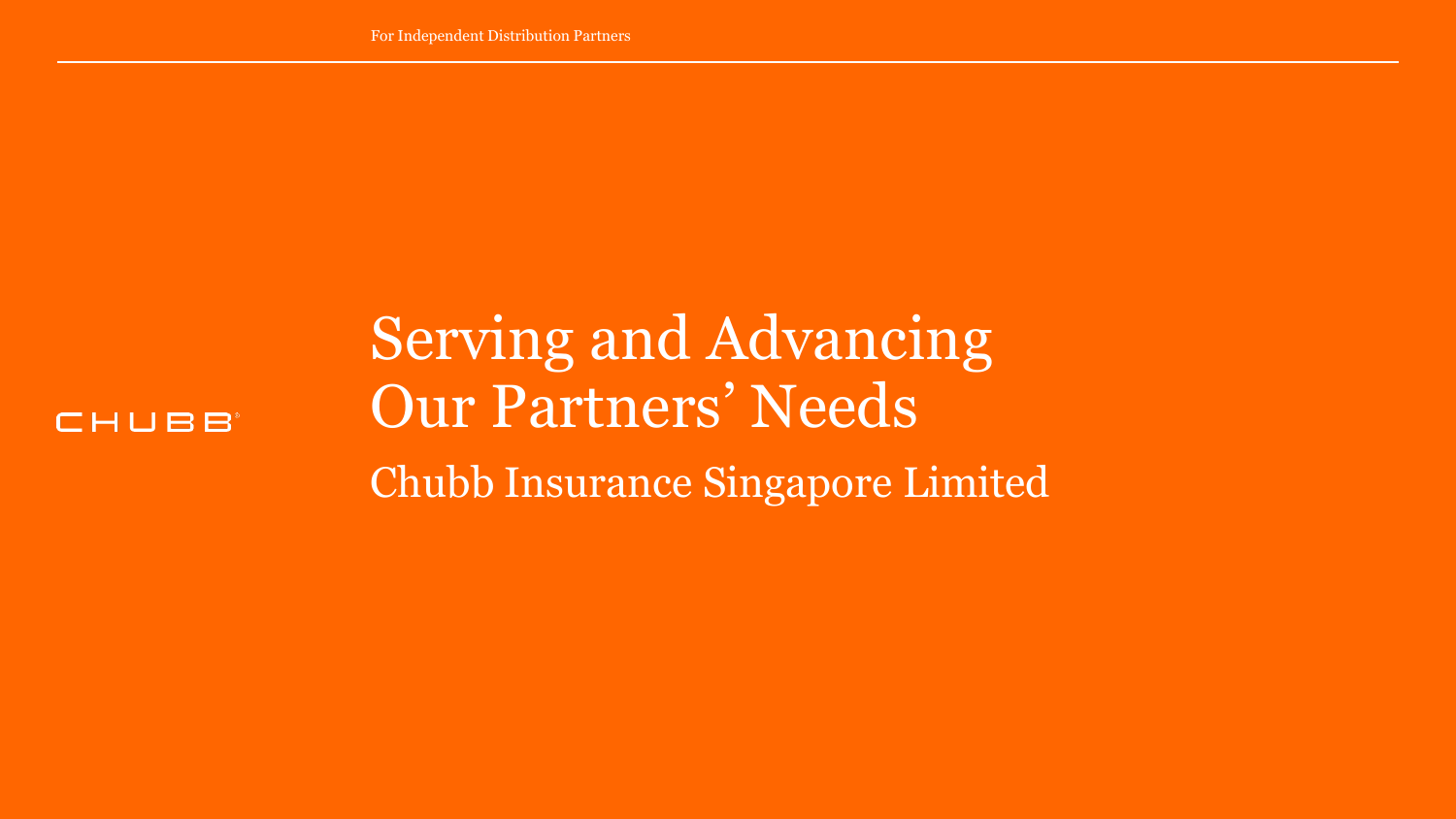"As we worked through the challenges posed by COVID-19 in the last couple of months, your understanding and support has been key in helping us develop solutions tailored to your needs. Given the unprecedented disruptions experienced, we know it's a difficult time for businesses and clients. As part of our commitment to supporting you as well to serve and advance yours and your clients' needs, we have several initiatives in place that seek to provide some relief during this period."

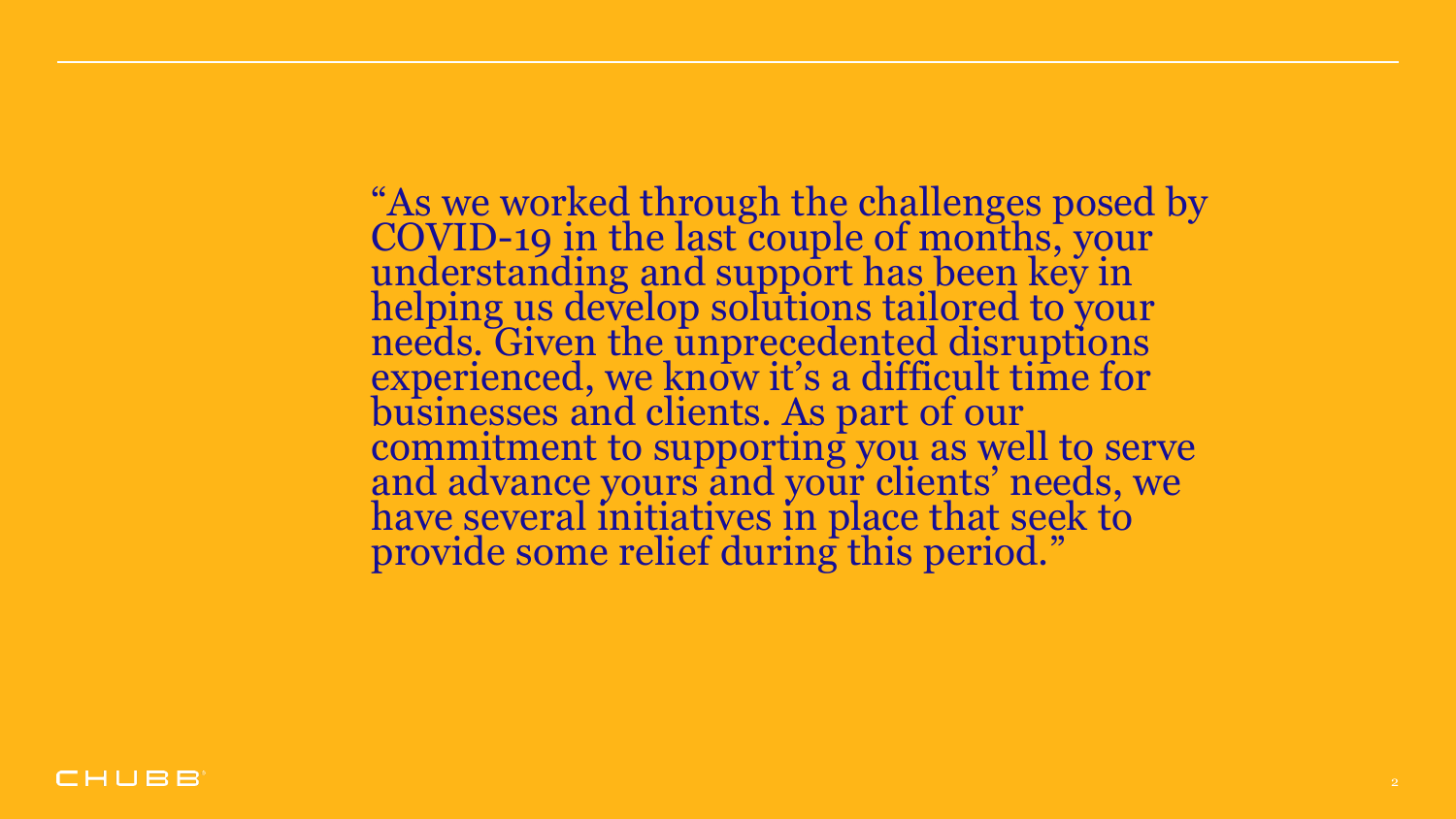Supporting your business & your clients 01

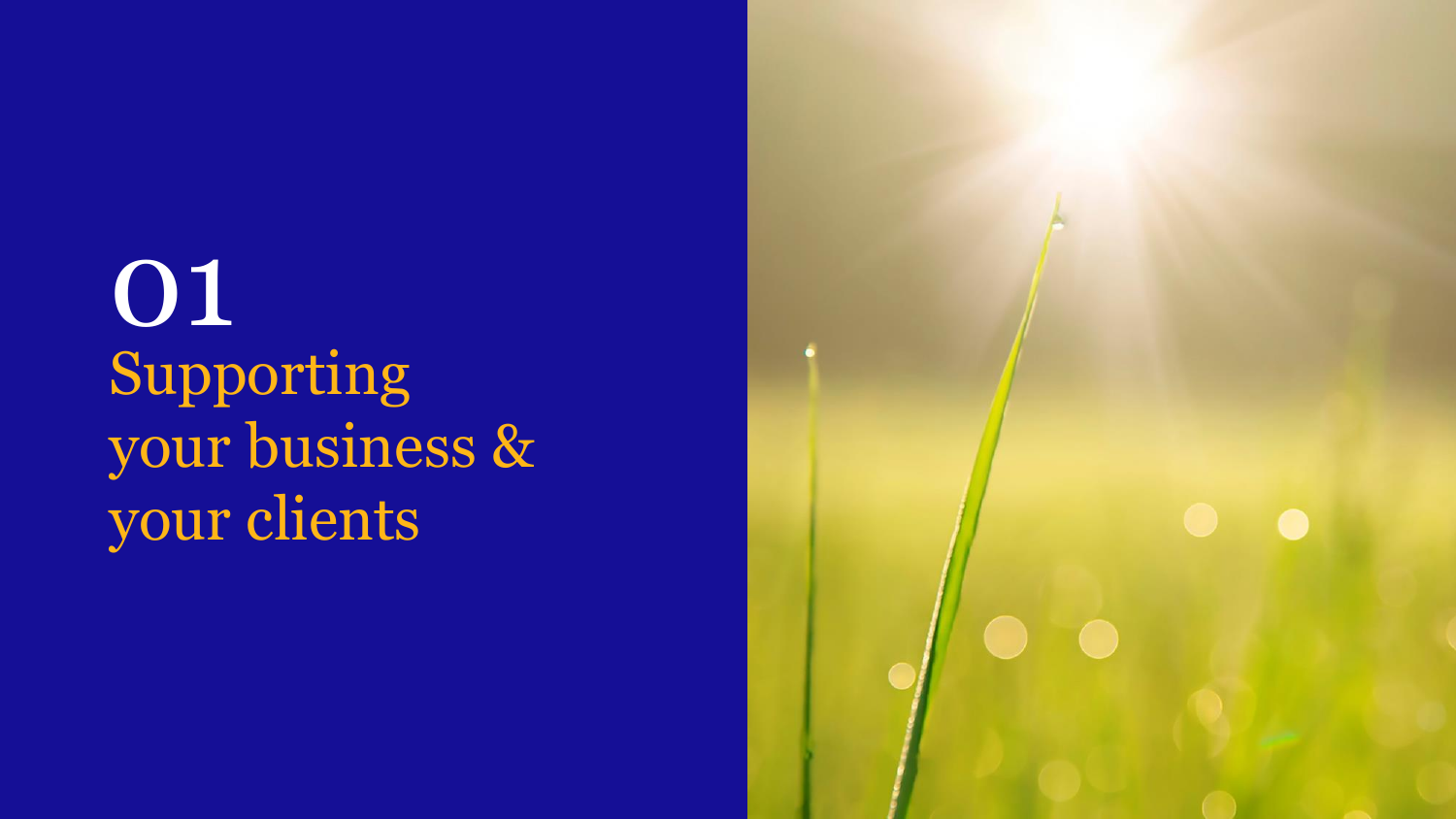# Accident & Health (A&H Division)



### **Group Business Travel (GBT)**

3-month extension (i.e. 15 months at the same rate)



**[New] 6 Months Group Personal Accident (GPA) Shelf Plan –** *only applicable for IDPs* \*coming soon\*



#### **[New] Return-to-Work Group Plan**

Includes COVID-19 and telemedicine cover



# **Overseas Secondment Plan**

Includes telemedicine cover



**Leisure Travel** \*coming soon\*



#### **Workplace Solutions**

Request for Chubb to host a virtual meet-up with client's employees to share more about the suite of voluntary products available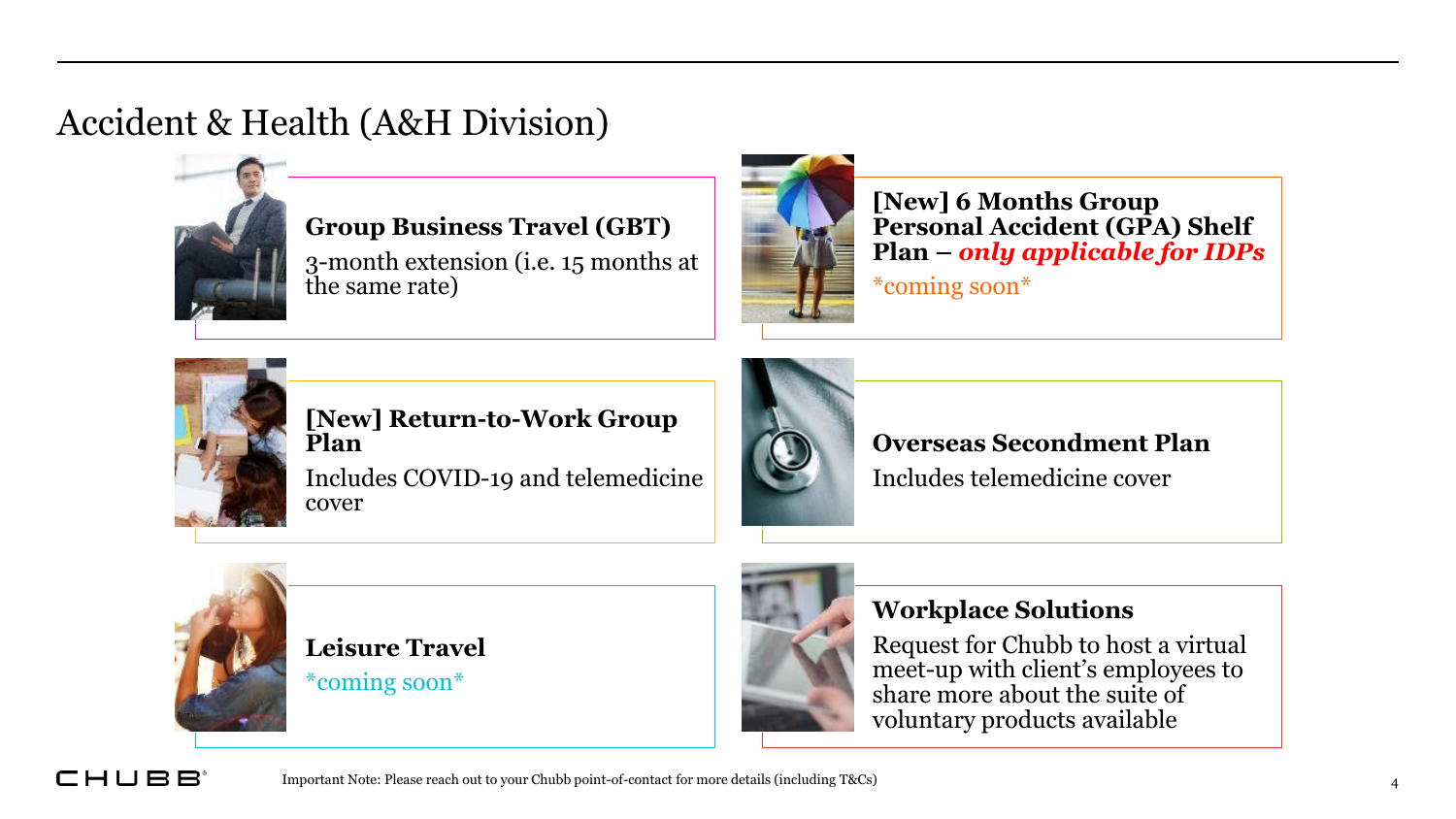Property & Casualty (P&C Division)



# **[Campaign] Chubb Work Guard & Chubb Broadform Bundle**

For new businesses bound during 1 May – 31 July 2020, receive:

- (For you) Additional brokerage/premium
- (For your client) Additional month's cover to their annual policy (i.e. 13 months at the same rate)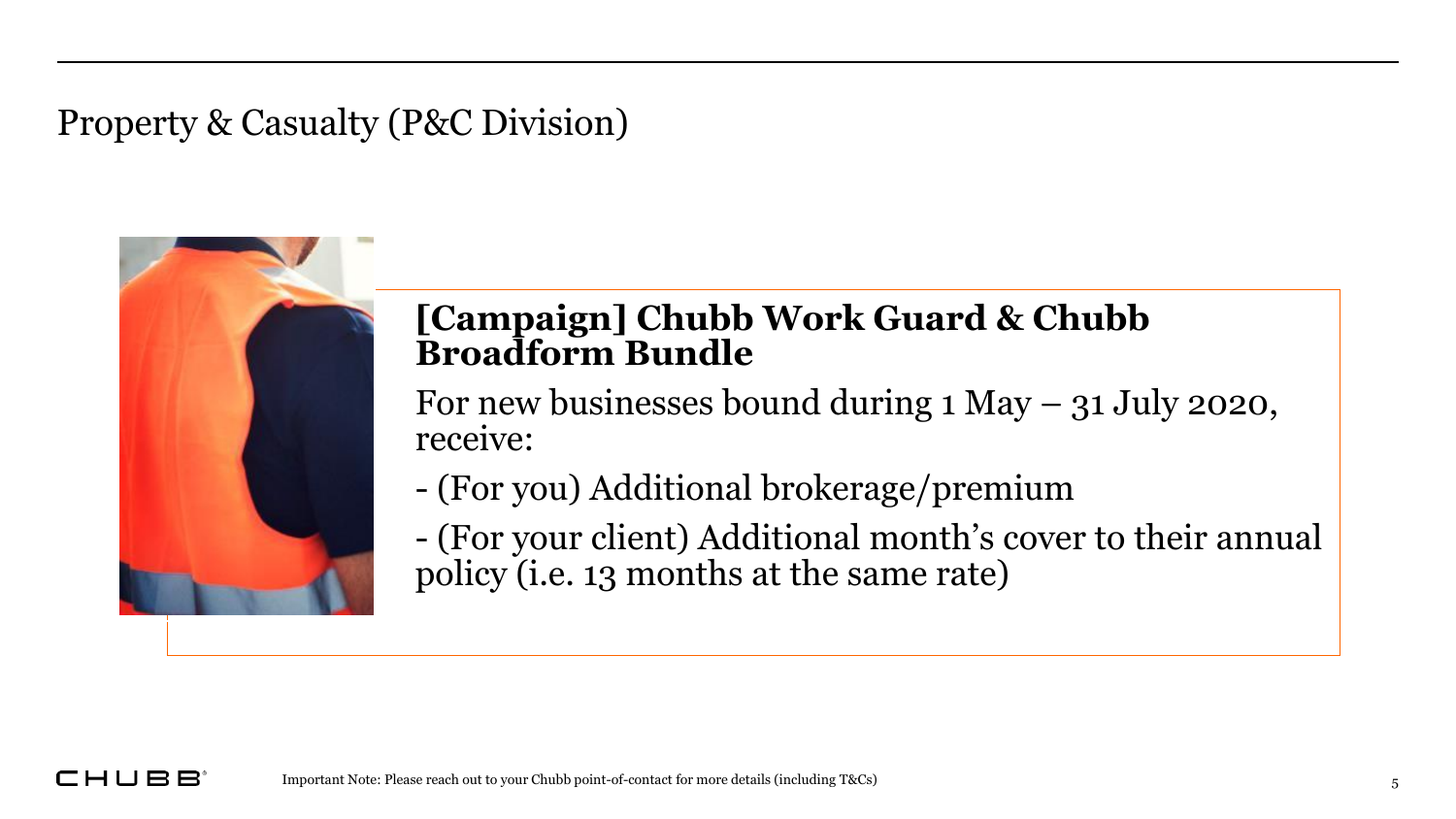**Connect** with Chubb 02

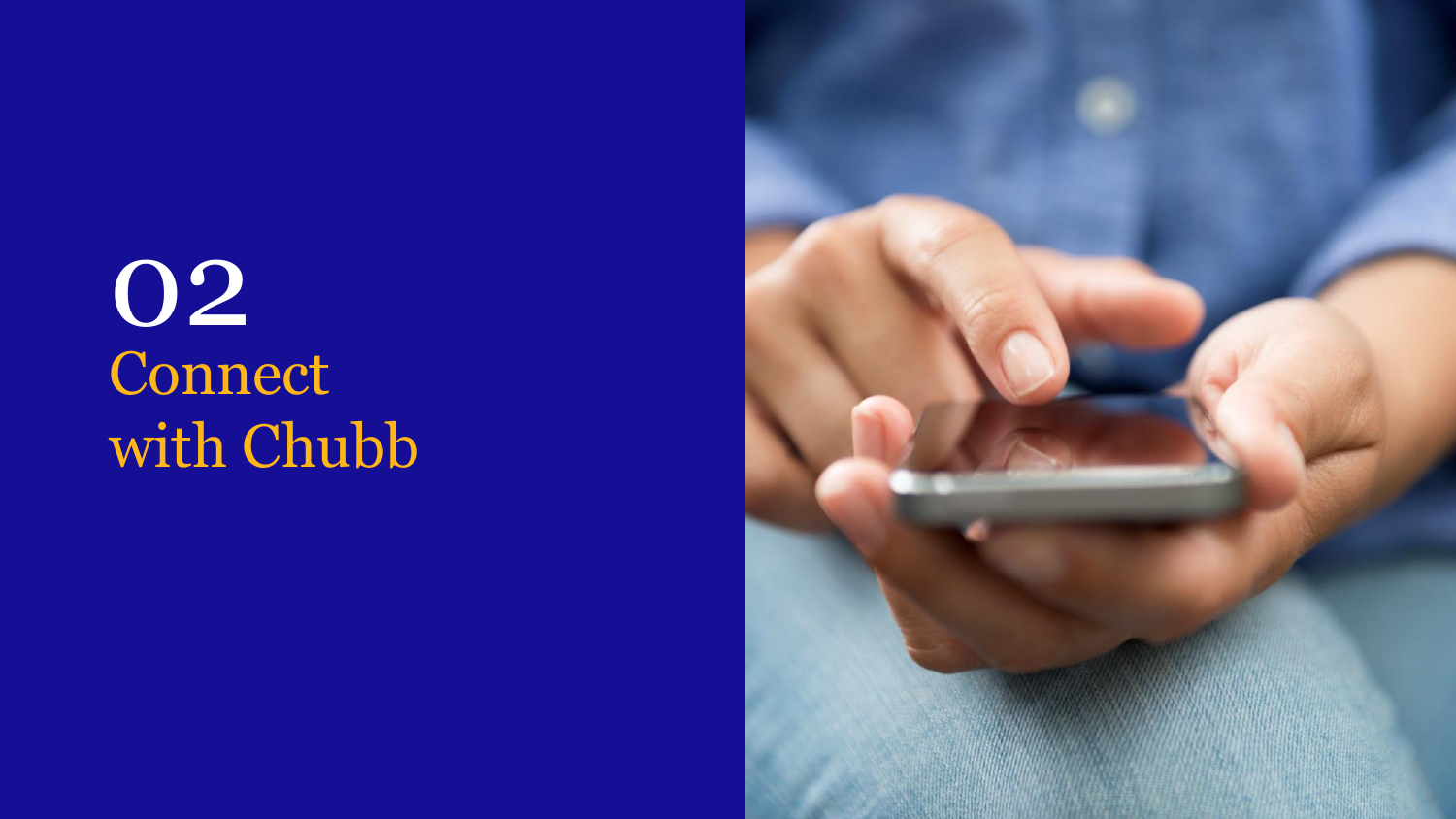We understand it's an uncertain Learning and<br>development period for businesses and individuals. If you'd like to discuss more about how you can mitigate the challenges or find out more about the plans we have in place to support your business and clients, do reach out to your Chubb contact for a chat.



#### CHUBB<sup>®</sup>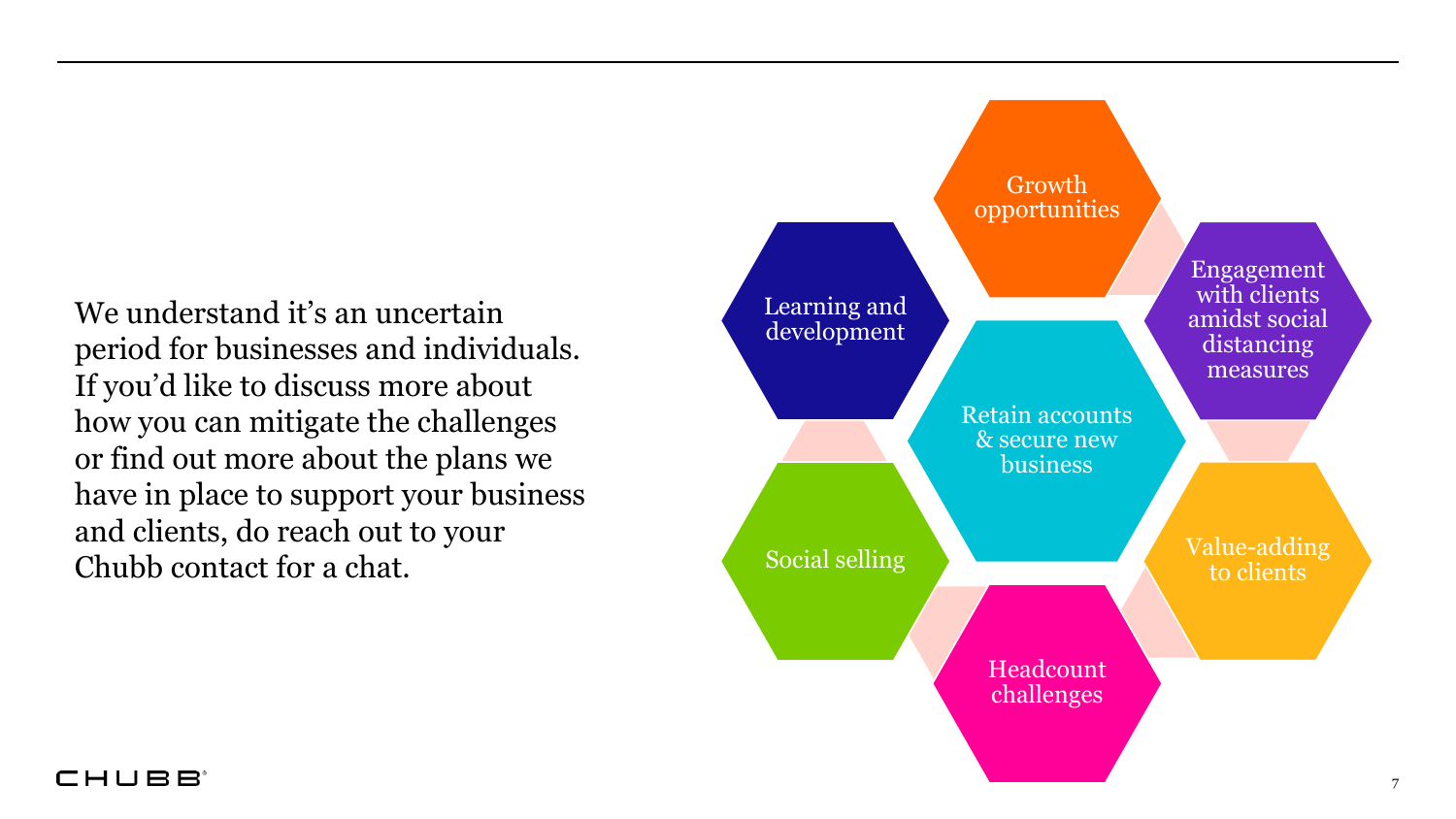# Contact List

#### **Chubb IDP Team**

For any assistance during this period, kindly reach out to your respective Business Development Manager (BDM). If you can't reach them, please contact their partner BDM as indicated in the table below:

| Group        | <b>BDM</b>        | <b>Contact No.</b> | <b>Email Address</b>   |
|--------------|-------------------|--------------------|------------------------|
| $\mathbf{A}$ | Joseph Tan        | 8222 2370          | Joseph.Tan@chubb.com   |
|              | Conan Wang        | 8600 3616          | Conan.Wang@chubb.com   |
| $\bf{B}$     | <b>Steven Tan</b> | 9155 0589          | Steven.Tan@chubb.com   |
|              | Sherlynn Kam      | 9114 2073          | Sherlynn.Kam@chubb.com |
| $\mathbf C$  | Edwin Ng          | 8600 3618          | Edwin.Ng@chubb.com     |
|              | Audrey Tan        | 9649 0223          | Audrey.Tan@chubb.com   |
|              | <b>Operations</b> | <b>Contact No.</b> | <b>Email Address</b>   |
| D            | Angelia Sit       | 63988023           | Angelia.Sit@chubb.com  |
|              | Keilley Wong      | 6494 1747          | Keilley.Wong@chubb.com |

#### CHUBB<sup>®</sup>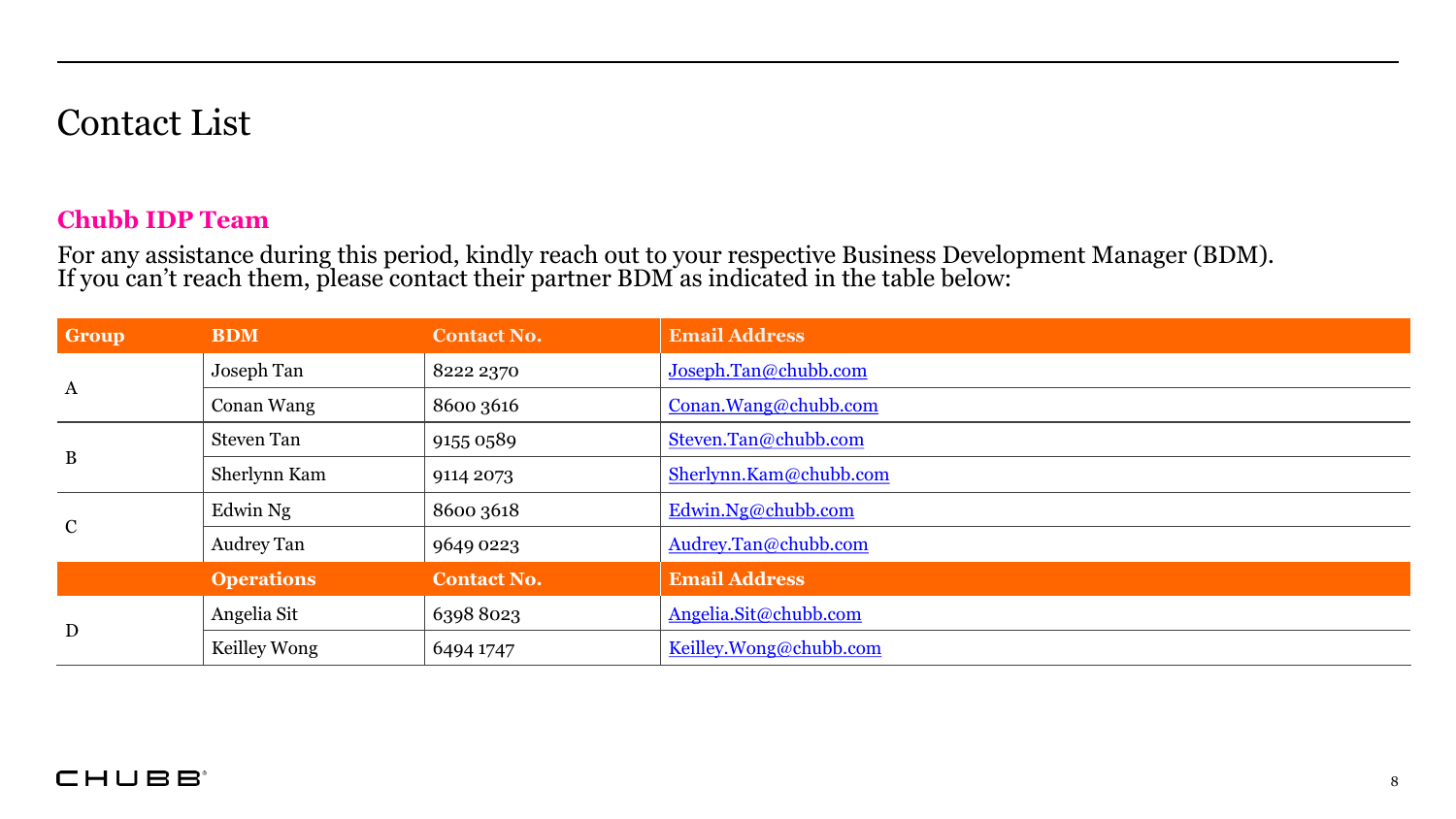# e-Resources 03

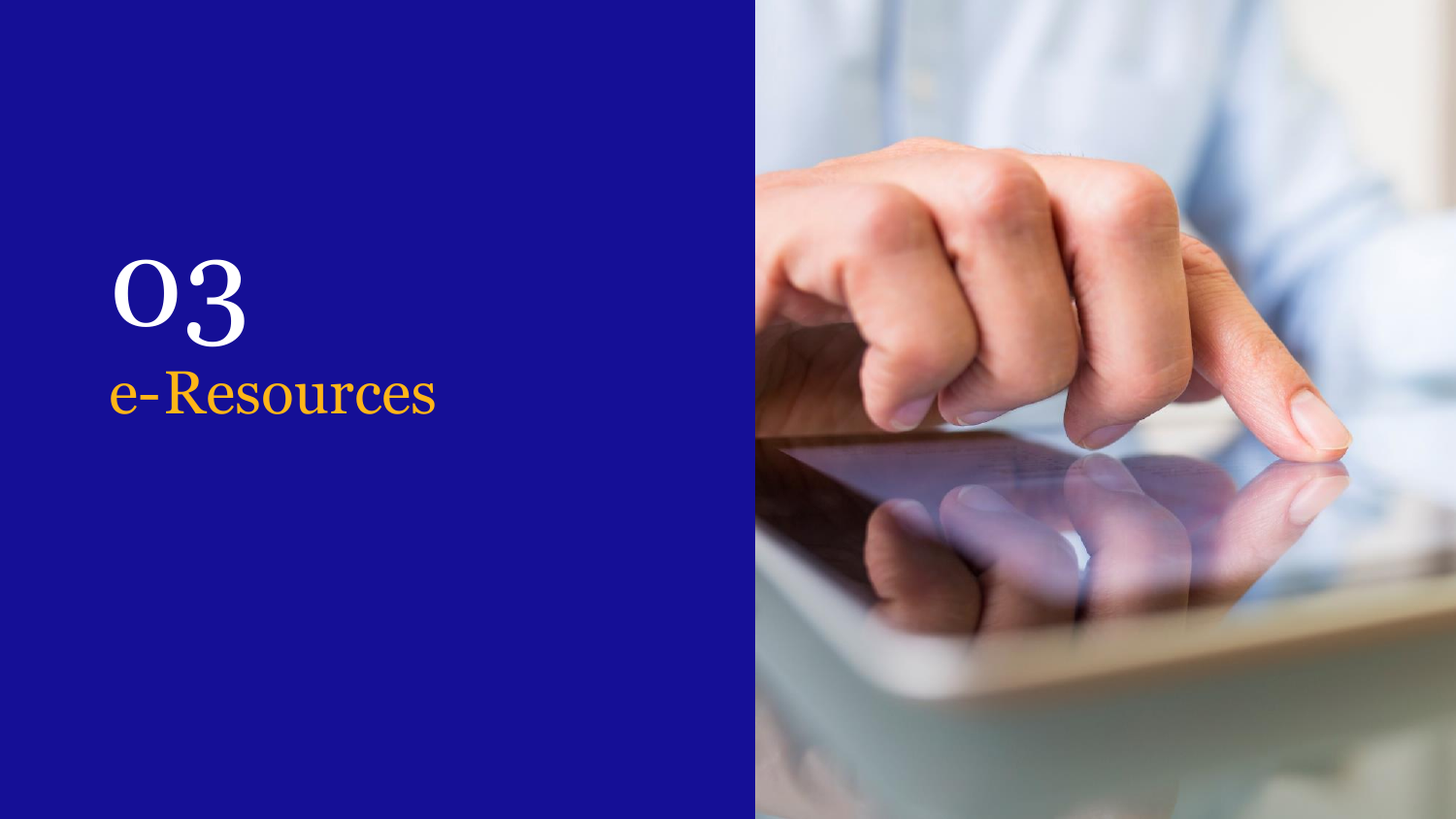## Articles from Chubb

- [5 Steps for Creating a Business Continuity Plan](https://www.chubb.com/sg-en/articles/5-steps-for-creating-a-business-continuity-plan.aspx)
- [How Flexible Work Policies can Help Businesses Withstand a Crisis](https://www.chubb.com/sg-en/articles/how-flexible-workplace-policies-can-help-businesses-withstand-a-crisis.aspx)
- [Why Your Need a Risk Management Program](https://www.chubb.com/sg-en/articles/why-you-need-a-risk-management-program.aspx)
- [Creating a Safe and Healthy Home Office](https://www.chubb.com/sg-en/articles/creating-a-safe-healthy-home-office.aspx)
- [Ergonomics Checklist for your Home Office](https://www.chubb.com/sg-en/articles/ergonomics-checklist-for-your-home-office.aspx)
- [Ten Tips to Stay Cyber-Safe when Working Remotely](https://www.chubb.com/sg-en/articles/ten-tips-to-stay-cyber-safe-when-working-remotely.aspx)

## External Resources (Economy)

- [MAS and Financial Industry to Support Individuals and SMEs Affected by the COVID-19 Pandemic](https://www.mas.gov.sg/news/media-releases/2020/mas-and-financial-industry-to-support-individuals-and-smes-affected-by-the-covid-19-pandemic)
- [DBS: April Macro Insights Livestream on COVID-19: A Transformed World with Dr. Taimur Baig](https://www.dbs.com.sg/treasures/aics/economics/templatedata/article/generic/data/en/GR/042020/202000427-livestream_ai.xml)
- [DBS: Kopi Time with Dr](https://www.dbs.com.sg/corporate/aics/templatedata/article/generic/data/en/GR/042020/kopi-time-008-ia.xml) Taimur Baig
- [DBS: Confronting the Pandemic in Solidarity](https://www.dbs.com.sg/corporate/aics/templatedata/article/generic/data/en/GR/042020/200407_insights_singapore.xml)

## External Resource (L&D)

• [Forbes: How to Host Virtual Meetings that Truly Engage Participants](https://www.forbes.com/sites/ashiraprossack1/2020/04/30/how-to-host-virtual-meetings-that-truly-engage-participants/)

#### CHUBB